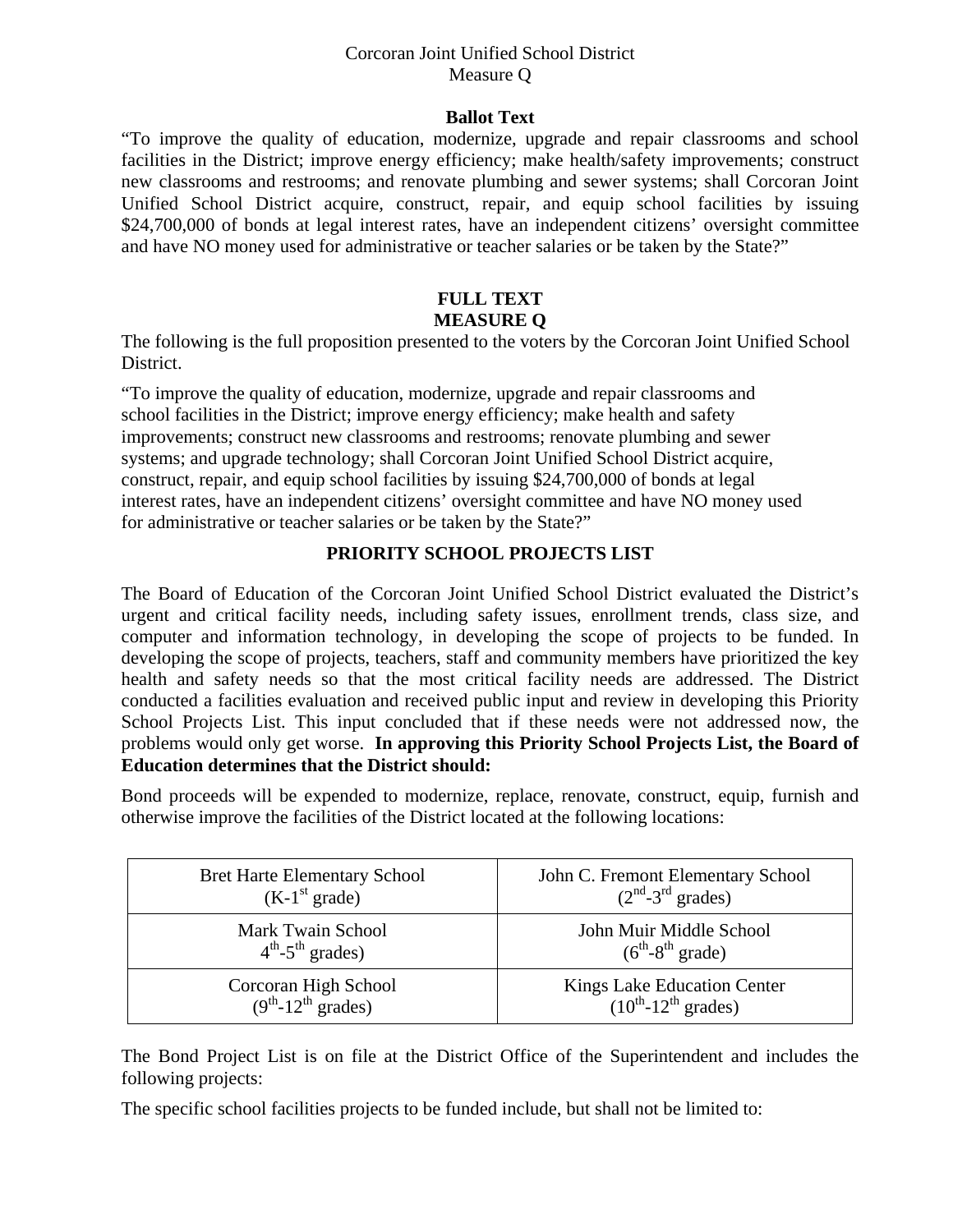# **School Renovation, Repair and Upgrade Projects**

- Renovate, repair, and/or upgrade the interior and/or exterior of existing classrooms and school facilities throughout the District, including infrastructure and landscaping improvements.
- Repair outdated temporary portable classrooms or replace with permanent classrooms.
- Repair or replace roofs, walls, and floors.
- Replace existing wiring systems to meet current electrical and accessibility codes and increased capacity, including replacing raceways.
- Additional electrical service capacity to relieve currently overloaded electrical systems.
- Repair or replace existing plumbing and sewer systems to meet current codes.
- Upgrade outdated restrooms and increase their capacity.
- Replace older heating, ventilation, air conditioning and lighting systems with building code compliant, energy efficient systems.
- Modernize, repair, and equip labs, libraries, multipurpose rooms, food service facilities, auditoriums, gymnasiums, and other school facilities.
- Classroom interiors will receive improvements such as new paint, carpet/vinyl tile/asbestos abatement, white markerboards, tackable surfaces, increase secure storage capacity for instructional materials and equipment.
- Replace existing window systems with energy efficient systems.
- Improve and/or expand library services.
- Federal and State-mandated Americans with Disabilities Act (ADA) accessibility upgrades including site access, parking, staff and student restrooms, relocation of some existing electrical devices, drinking fountains, playground equipment, etc.

# **Health, Safety and Security Projects**

- Install, replace/upgrade safety and security systems, including security cameras.
- Improve campus safety by installing, repairing or replacing fencing throughout the District.
- Install energy efficient systems including "green" building projects and sustainable building practices to promote energy-efficiency (e.g., solar, high performance lighting, electrical systems panel, etc.).
- Relocate or improve student drop-off areas.
- Improve play area fields for safety and drainage.
- Upgrade school site parking, utilities and grounds.
- Abate and remove hazardous materials identified prior or during construction.
- Upgrade fire alarm systems.
- Repair, replace and/or upgrade paved surfaces, turf, and other grounds to eliminate safety hazards and improve outside instructional areas.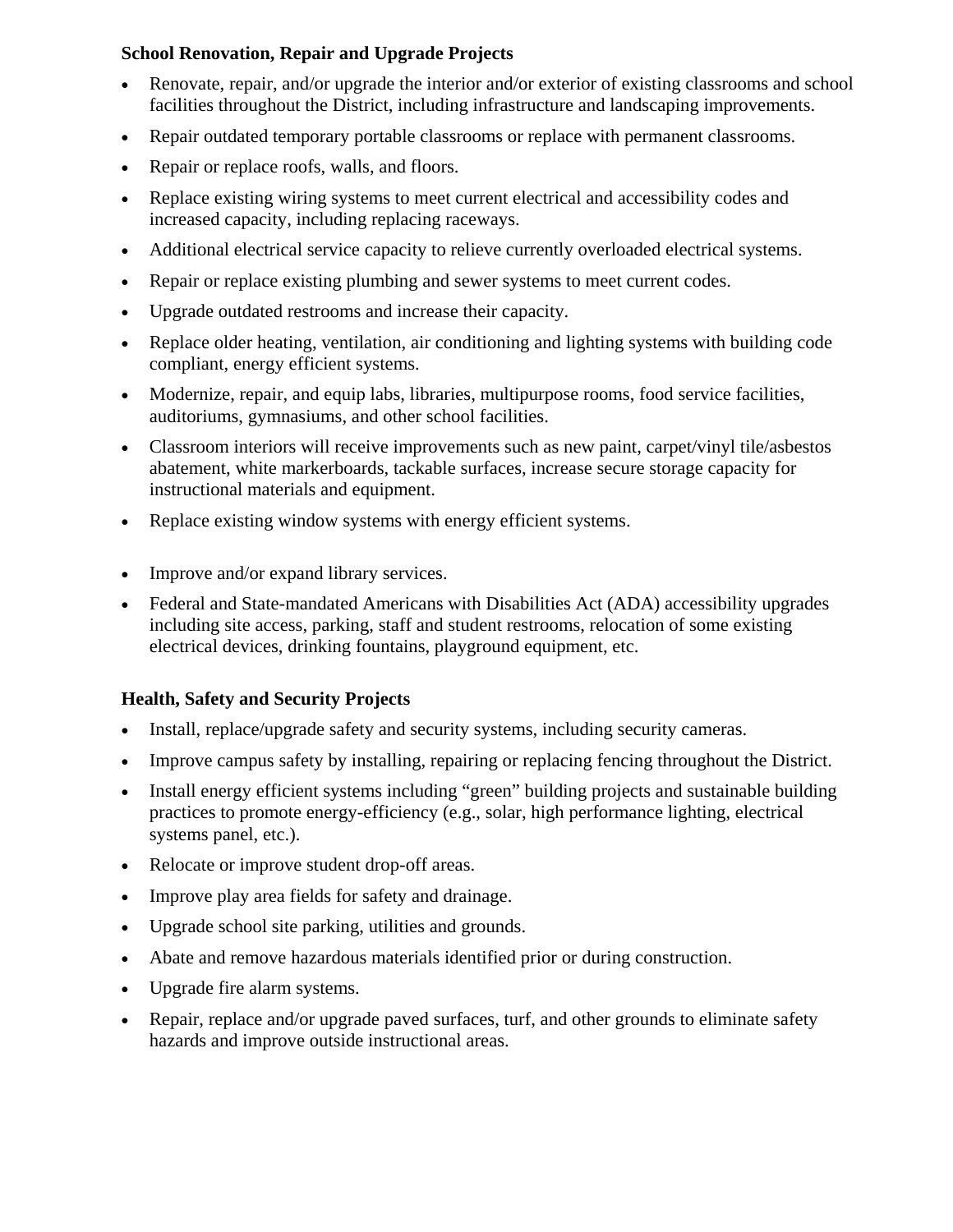## **District-Wide Wiring and Technology for Instructional Support and Effective Learning Environment Projects**

- Upgrade and replace classroom equipment.
- Upgrade and replace computers, hardware and software systems.
- Upgrade and expand wireless systems, telecommunications, internet, and network connections.
- Upgrade media, audio/visual equipment, and other technology for effective learning environments.

## **Construction Projects at School Sites**

- Construct a new cafeteria at Corcoran High School.
- Add classrooms/classroom buildings and related school facilities at existing school sites, including restrooms and an enrollment center.
- Construct a new alternative high school education academy to replace the aging and outdated Kings Lake Campus.
- Construct new permanent classrooms to replace outdated portable classrooms.

## **IMPARTIAL ANALYSIS BY COUNTY COUNSEL MEASURE Q**

Section 1 of Article XIIIA of the California Constitution and Education Code section 15264 et seq. authorize an election to increase ad valorem taxes to pay bonded indebtedness for the construction, reconstruction, rehabilitation, or replacement of school facilities, including the furnishing and equipping of school facilities, or the acquisition or lease of real property for school facilities, if approved by 55 percent of the qualified electors.

If this measure is approved, the Corcoran Joint Unified School District will be authorized to incur debt by issuing general obligation bonds to provide financing to modernize, upgrade and repair classrooms and school facilities in the District; improve energy efficiency; make health/safety improvements; construct new classrooms and restrooms; and renovate plumbing and sewer systems. Proceeds may only be used for the stated purposes and not for any other purpose, including teacher or administrator salaries, or other school operating expenses.

If the measure is approved, the District will be authorized to increase the ad valorem taxes on property located within the District's boundaries to pay the bond principal, interest and associated costs. The maximum principal amount of the proposed bonds will not exceed Twenty-four Million Seven Hundred Thousand Dollars (\$24,700,000). The bonds cannot bear interest at a rate above the maximum legal limit. Pursuant to Government Code section 53508, the maximum duration of the bonds cannot exceed 40 years from the date of the bonds. The interest rate will be established at the time of sale and will depend on market rates at that time. The exact effect on tax rates cannot be determined until after the bonds are sold.

Expenditure of bond revenues will be actively reviewed by an independent Citizens' Oversight Committee. An independent financial audit of the proceeds and an independent performance audit of the specific projects will be performed annually. An annual report will be prepared by the chief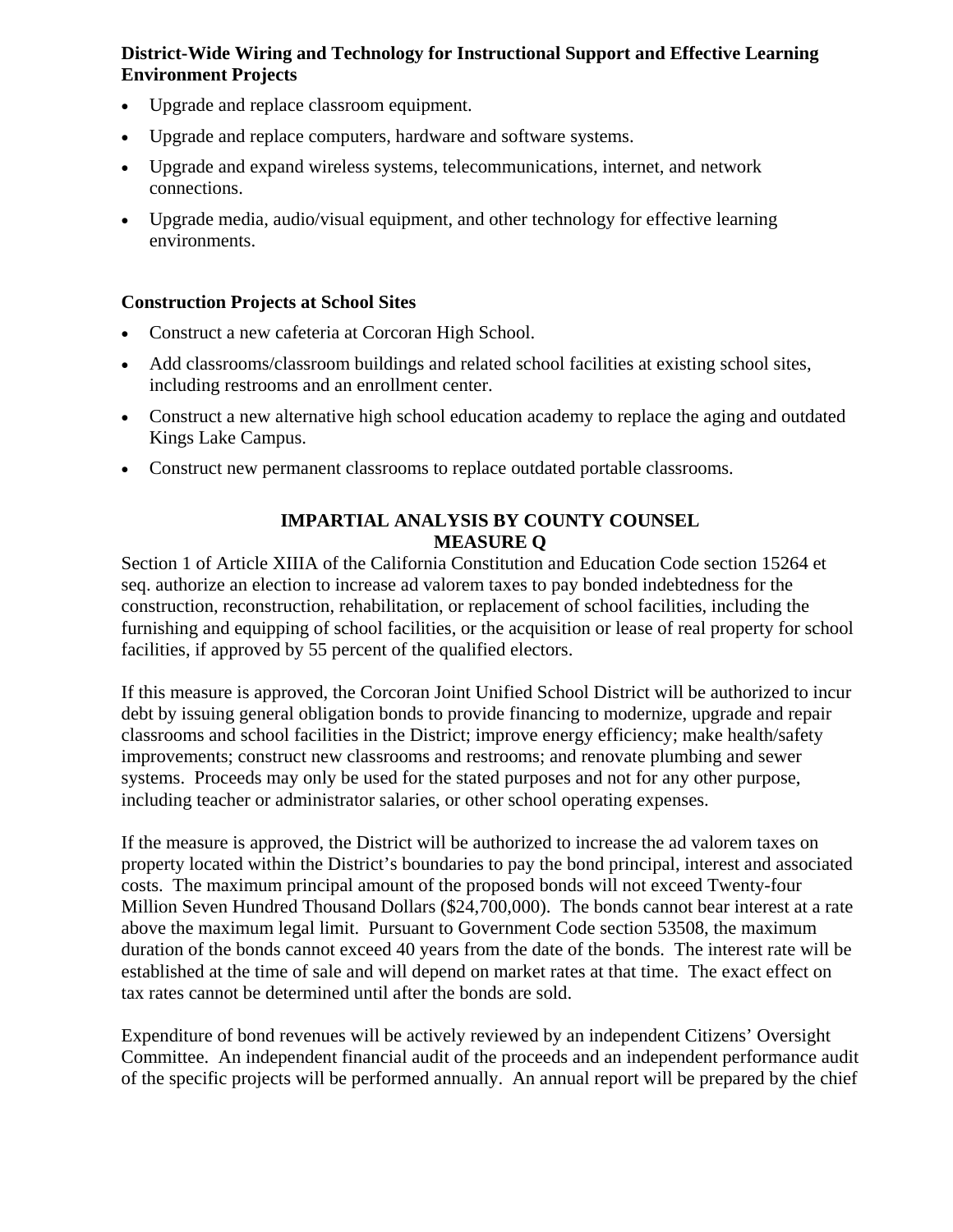fiscal officer of the District, indicating the amount of funds collected and expended, and the status of any project listed in the measure.

This bond measure makes no change to existing law. The electors entitled to vote on this measure are the registered voters within the boundaries of the District. If the measure is not approved by at least 55 percent of the votes cast, the measure will fail and the bonds will not be issued.

KATHLEEN BALES-LANGE Tulare County Counsel

s/ Barbara Booth Grunwald Deputy County Counsel

#### **TAX RATE STATEMENT MEASURE Q**

An election will be held in Corcoran Joint Unified School District on June 8, 2010, for the purpose of submitting to the electors of the District the question on issuing bonds of the District in a principal amount of \$24.7 million (the "Bonds"). If such Bonds are authorized and sold, the principal thereof and interest thereon will be payable from the proceeds of tax levies made upon the taxable property in the District. The following information regarding tax rates is given to comply with Section 9401 of the California Elections Code. Such information is based upon the best estimates and projections presently available from official sources.

- 1. The best estimate of the tax rate which would be required to be levied to fund the Bonds for the first series sold in fiscal year 2010-11 based on estimated assessed valuation available at the time of filing of this statement is \$60 per \$100,000 of assessed valuation.
- 2. The best estimate of the tax rate which would be required to be levied to fund the Bonds during the last sale in fiscal year 2019-20 based upon estimated assessed valuation available at the time of filing of this statement is \$60 per \$100,000 of assessed valuation.
- 3. The best estimate of the highest tax rate which would be required to be levied to fund the Bonds and an estimate of the year in which that rate will apply, based on estimated assessed valuation available at that time of filing of this statement is \$60 per \$100,000 of assessed valuation for the year 2010-11.

Attention to all voters is directed to the fact that the foregoing information is based upon projections and estimates only. The actual times of sales of said Bonds and the amount sold at any given time will be governed by the needs of the District and other factors. The actual interest rates at which the Bonds will be sold, which in any event will not exceed the maximum permitted by law, will depend upon the bond market at the time of sales. The actual assessed values in the future years will depend upon the value of property within the District as determined in the assessment and the equalization process. Hence, there actual tax rates and the years in which such rates are applicable may vary from those presently estimated as above stated.

s/ Richard Merlo Superintendent Corcoran Joint Unified School District